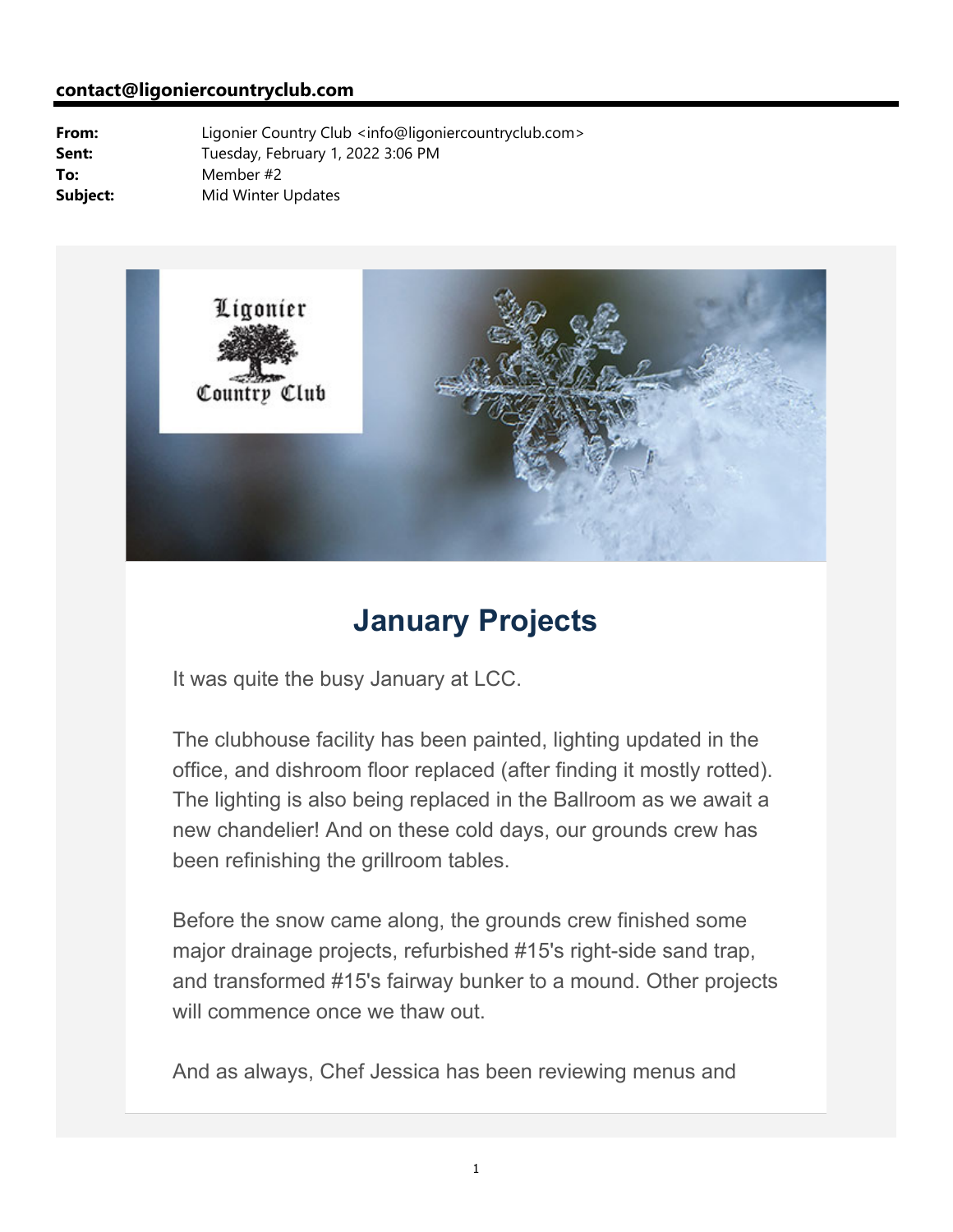pricing to bring you the best food at the best value possible, while Sean and Leah plan the event schedule.

Also! The Board approving a new restroom at #10. It will be completed in-house and set into the hill where the old halfway house sat. It will be about double the size of the current restroom. The current restroom is now permanently closed do to aged pipework making it unusable. The building should take 4-6 weeks once the weather allows for work to begin.

A big thank you to our member volunteers who have helped with projects thus far: Daniel McDonald, David Berenbrok, Stan Treskovich, Ed Elliott and Dave Lincoln. You help is invaluable!

## **Winter Upkeep**

Help us out while waiting for spring?

### **Is you Member Directory information entered and/or up to date?**

#### Check Your Profile

*\*This does not update your information for billing; that's in Online Billing, or email the office*

#### **Do we have a profile picture for you?**

It helps our new staff get to know you. Email a pic to leah@ligoniercountryclub.com

### **Do you need to request a minimum rollover?**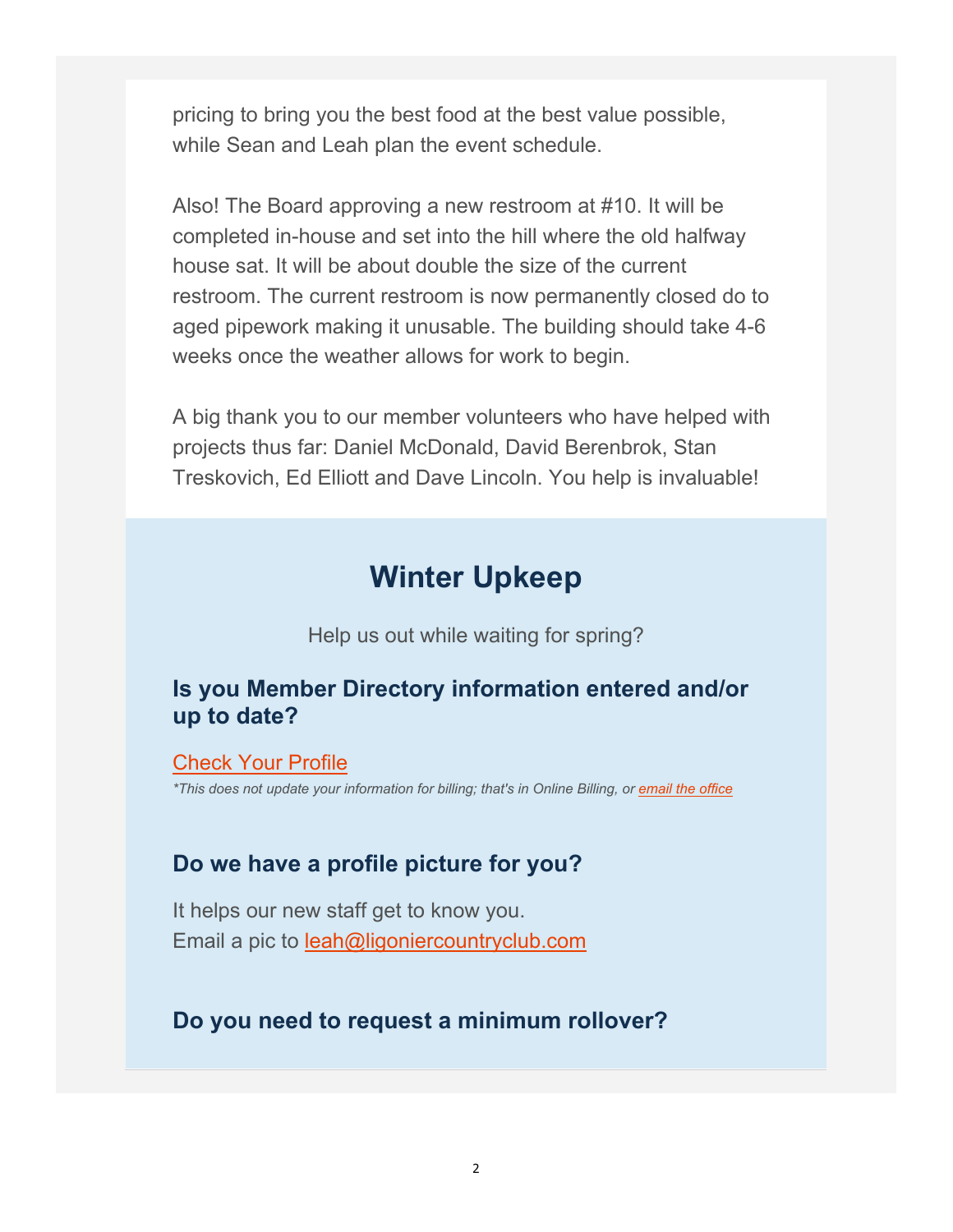### **Rollover Policy** Request Form

### **GHIN, Locker, Storage, Range**

It's never too early to let us know if you need any of these additional services, or no longer need them

- GHIN (Handicap System) will be \$30 this year
- Lockers are included for golf members and optional for all others for \$75 for the year
- Other fees to be announced soon

Any questions, updates or changes can be emailed to contact@ligoniercountryclub.com

## **Member Events**

Opening Weekend ~ April 30th Men's Invitational  $\sim$  June 2nd to 4th Member-Member ~ July 9th & 10th Club Championships ~ August 13th & 14th 5-Person Scramble ~ September 4th Pumpkin Par 3 ~ October 22nd

Look for the full calendar events and reopening dates later this month.

# **Hiring**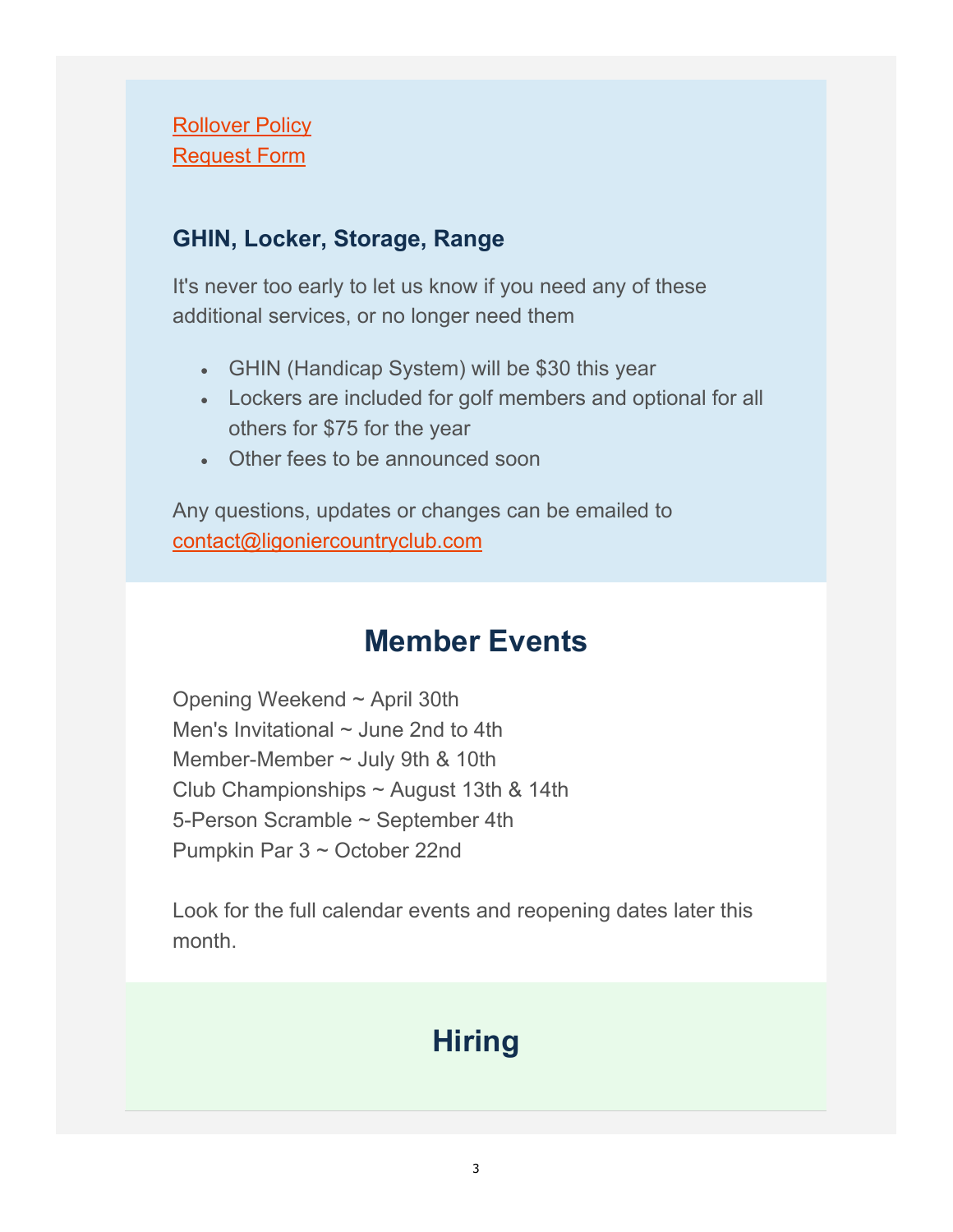We are still short in our kitchen to start the year. If you know of anyone who may be interested, please send them our way! We will have a normal seasonal openings for most positions also for anyone looking.

## **Mid-winter Update from the Pro**

Dear Members,

We hope you are having a wonderful start to 2022 and have been staying warm with this bitter cold. We cannot wait to get back into the swing of things and make 2022 one of the best years yet! Soon enough we'll be back out on our beautiful course, enjoying the sunshine!

Our March newsletter will have full details on what's to come in 2022, but below you will see a few new things happening at LCC as well as upcoming items of importance.

### **Virtual Golf Bash**

Our third annual Virtual Golf Bash will be back for 2022 and will happen sometime in early Spring (exact date, TBD).

We will once again have wonderful prizes that include the new TaylorMade Stealth Driver and Callaway Rogue, Motorized Rover Cooler, Cash Prizes and much more!

Look out for an email from Sean with detailed information.

### **Men's Invitational**

Last year's Men's Invitational was superb, and we cannot wait to get things started for 2022. The main formats will stay the same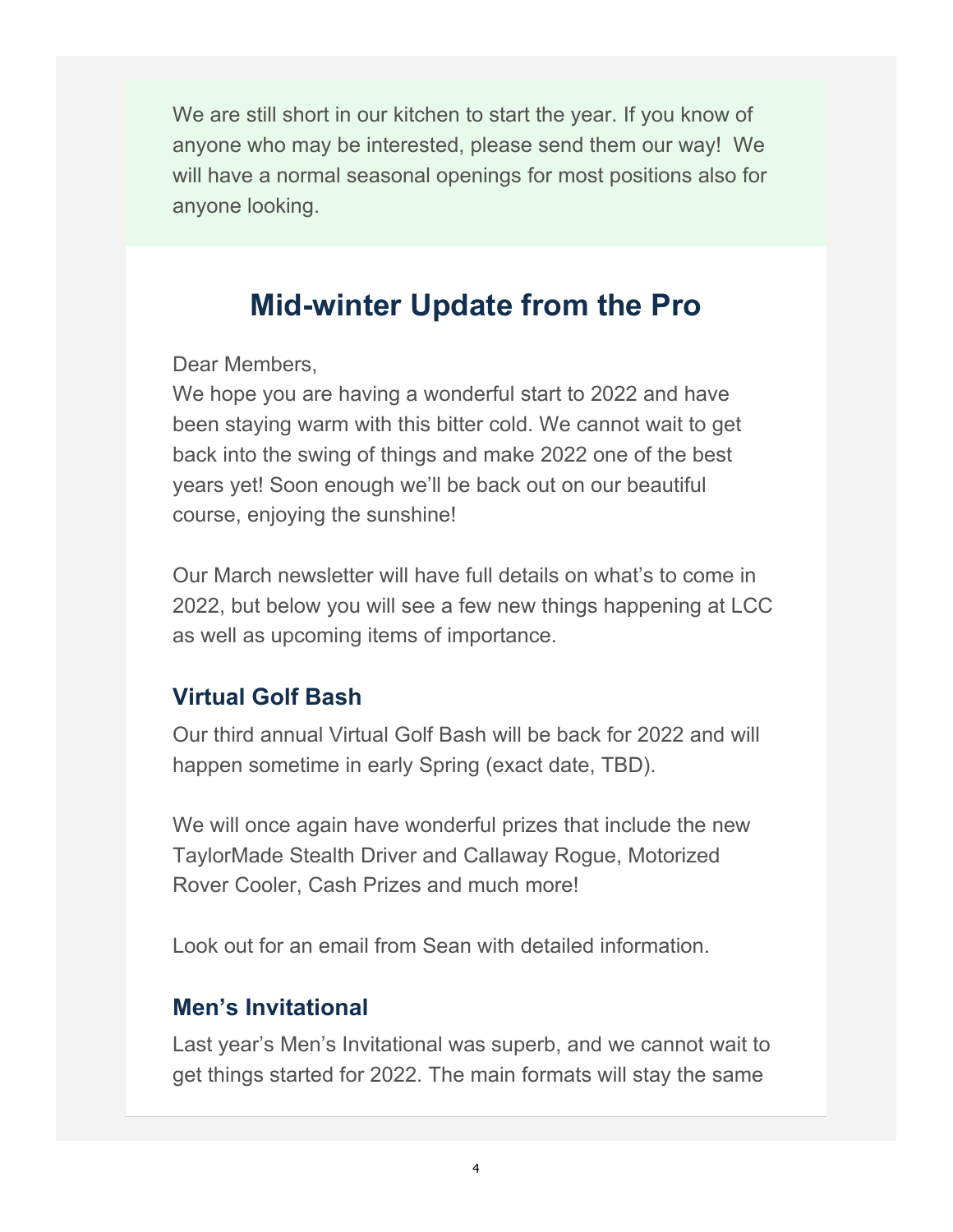for 2022 and we will once again have (8) different flights. There will be a few changes that will pique your interest!

More details and information will be sent mid-February. 2022 Dates: Thursday, June 2 through Saturday, June 4

### **Cap Patrol- New for 2022**

New for 2022 will be a software app that integrates with GHIN and our Tee Sheet.

Cap Patrol will electronically monitor all players, track, and attest every round posted and increase a level playing field.

The app will be great for members to follow play, keep track of current & past play, see other players summer abilities and it also has built in multi-player games perfect for the group that is not sure of what game to play against each other.

If you would like more information on anything listed above or need help with anything to start your Golf season, feel free to email me anytime.

### **PGA Junior League (Junior Golf)**

PGA Junior League will be back for 2022 and registration has now opened for the season. Click the link below or copy and paste the link to your browser and register today.

Last year was the first year Ligonier has held a PGA Junior League and it came with great success. There is no better way to get your juniors involved in the game of golf competition than PGA Junior League. Not only does it show Golf can be a team sport but grows friendships that can last a lifetime.